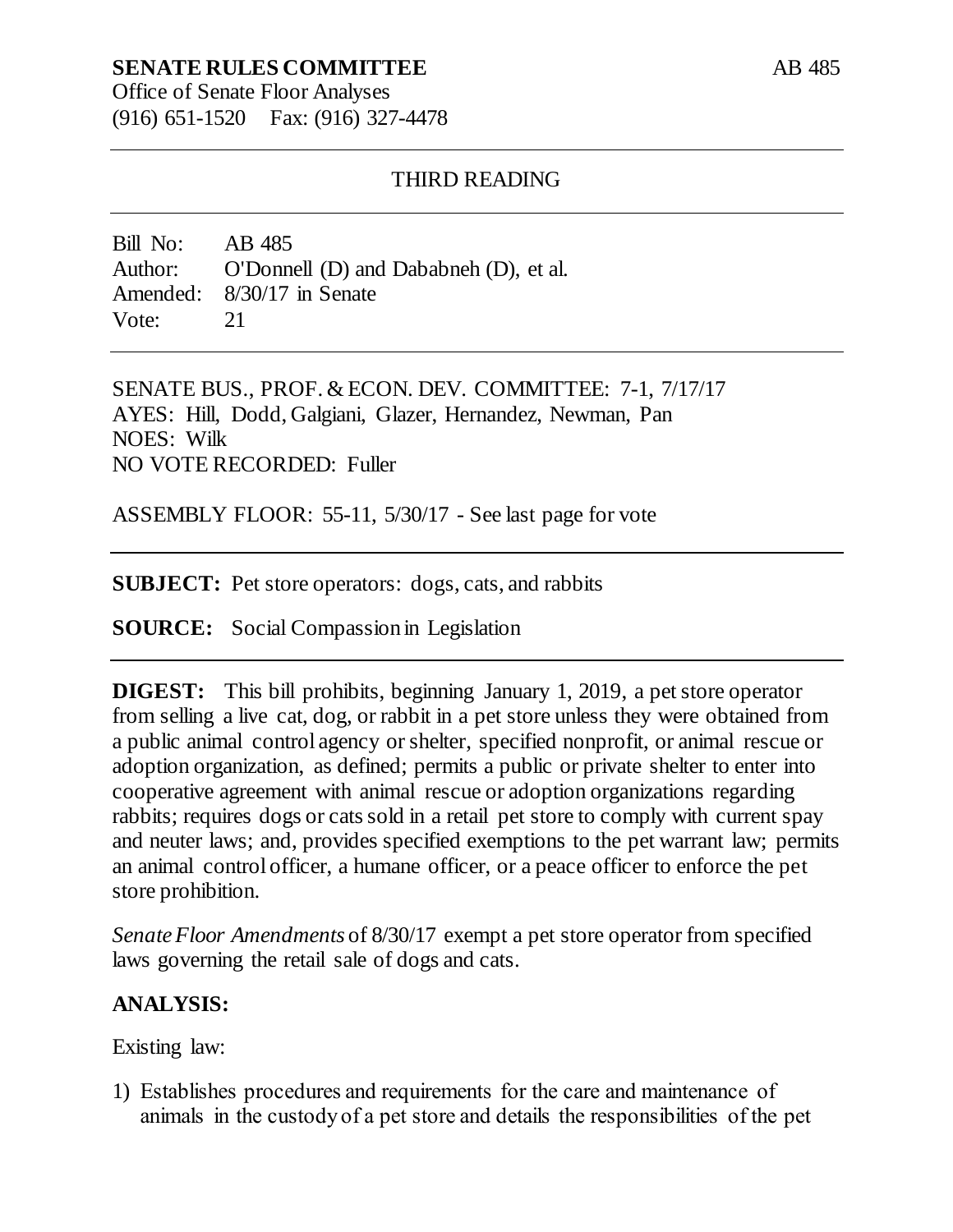shop, as specified. (Health and Safety Code (HSC) § 122350 *et seq.* and Penal Code (PC) § 5971)

- 2) Defines a "pet store" to mean a retail establishment open to the public and selling or offering for sale animals, as specified, does not include a retail establishment selling or offering animals to agricultural operations, as specified. (HSC § 122350(i))
- 3) Requires each pet store operator to maintain records for identification purposes of the person from whom the animals in the pet store were acquired, as specified. (HSC § 122355(d))
- 4) Establishes the Polanco-Lockyer Pet Breeder Warranty Act, related to the sale of dogs by breeders. Specifies information to disclose to the consumer, including records of diseases or illness. Requires dog breeders to maintain the health and safety of the dogs and prohibits them from knowingly selling a dog that is ill. (HSC §§ 122045-122110)
- 5) Establishes the Lockyer-Polanco-Farr Pet Protection Act (Pet Protection Act), related to the retail sale of dogs and cats. Requires that pet dealers possess a permit in order to sell dogs and cats and provide consumers disclosures related to the pet, including breeder information, health records, and any known health condition. Specifies civil penalties for violating these provisions. (HSC §§ 122125-122220)
- 6) Specifies that it is the policy of the state that no adoptable animal, as defined, should be euthanized within a public or private shelter if it can be adopted into a suitable home, as specified. (Food and Agriculture Code § 17005 and PC § 599d)

This bill:

- 1) Prohibits, on or after January 1, 2019, a pet store operator from selling a live dog, cat, or rabbit in a pet store unless the dog, cat, or rabbit was obtained from a public animal control agency or shelter, society for the prevention of cruelty to animals shelter, humane society shelter or non-profit animal rescue or adoption organization.
- 2) Requires the sale of dogs or cats as specified in Item #1) above, to be in compliance with specified spay or neuter laws.
- 3) Requires each pet store to maintain records sufficient to document the source of each dog, cat, or rabbit the pet store sells, as specified.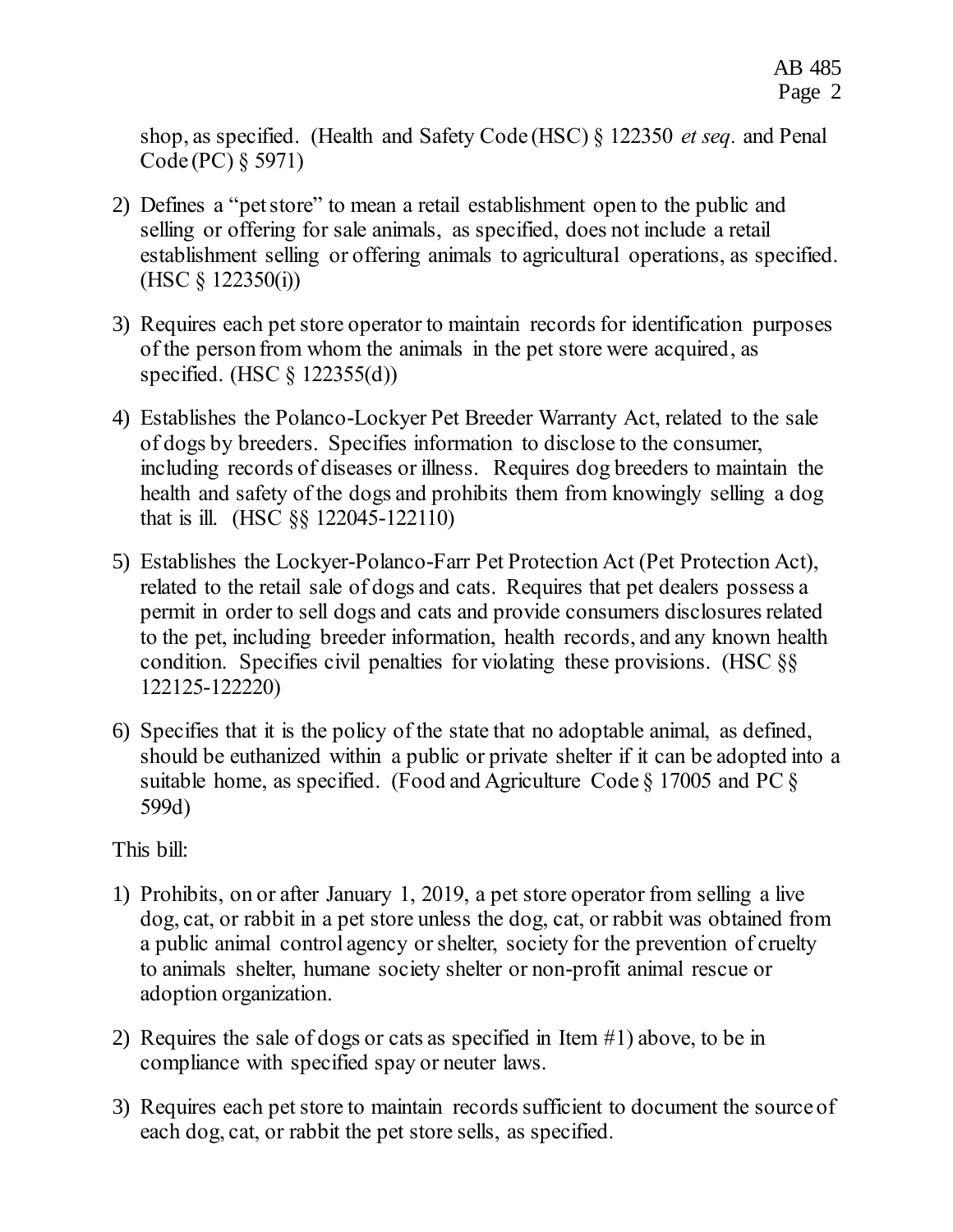- 4) Authorizes a public or private shelter, as specified, to enter into cooperative agreements with animal rescue or adoption organizations regarding rabbits.
- 5) Makes a pet store operator who violates the provisions of this bill subject to a civil penalty of \$500 and specifies that each animal offered for sale in violation constitutes a separate violation.
- 6) Defines a "rescue group", as specified.

# **Background**

*Puppy Mills.* "Puppy Mills" or "Kitty Factories" are common terms for large commercial breeding facilities that mass produce animals for sale at retail markets. These are separate from other types of breeders who produce a smaller quantity of animals and typically in California do not sell directly to retail pet outlets; however, there are no restrictions on pet stores as to where they can acquire animals for retail sale. This bill, as indicated by the author and its proponents, aims to limit the sales of animals in California that are from "puppy mills", "kitten factories" or other commercial breeding facilities (especially those in other states) and to help promote and encourage the availability of shelter animals in California as a source for either adoption or for sale in a pet store establishment. As many commercial breeding facilities focus on quantity, there are concerns about the health of animals from these places, and oftentimes, news headlines report on this issue. As explained by the Humane Society Veterinary Medical Association, although the conditions in these puppy mills vary widely in quality, they are typically operated with an emphasis on profits over animal welfare and the dogs often live in substandard conditions, housed for their entire reproductive lives in cages or runs, provided little to no positive human interaction or other forms of environmental enrichment, and minimal to no veterinary care.

*Consumer Protection Laws Regarding the Purchase and Sale of Animals.* In California, there are certain laws related to the sale of pets in California, including regulations for animal care in pet stores, consumer rights, requirements for breeders, sales at swap meets, and kennels. However, there are no requirements or restrictions pertaining to the acquisition of animals for purpose of animal sales, although pet store operators are required to maintain specific documentation about an animal's health records and are also required to provide consumers with information about the breeder or broker. There are no current prohibitions on pet store operators related to the sale of puppies, kittens, rabbits or dogs acquired from individuals,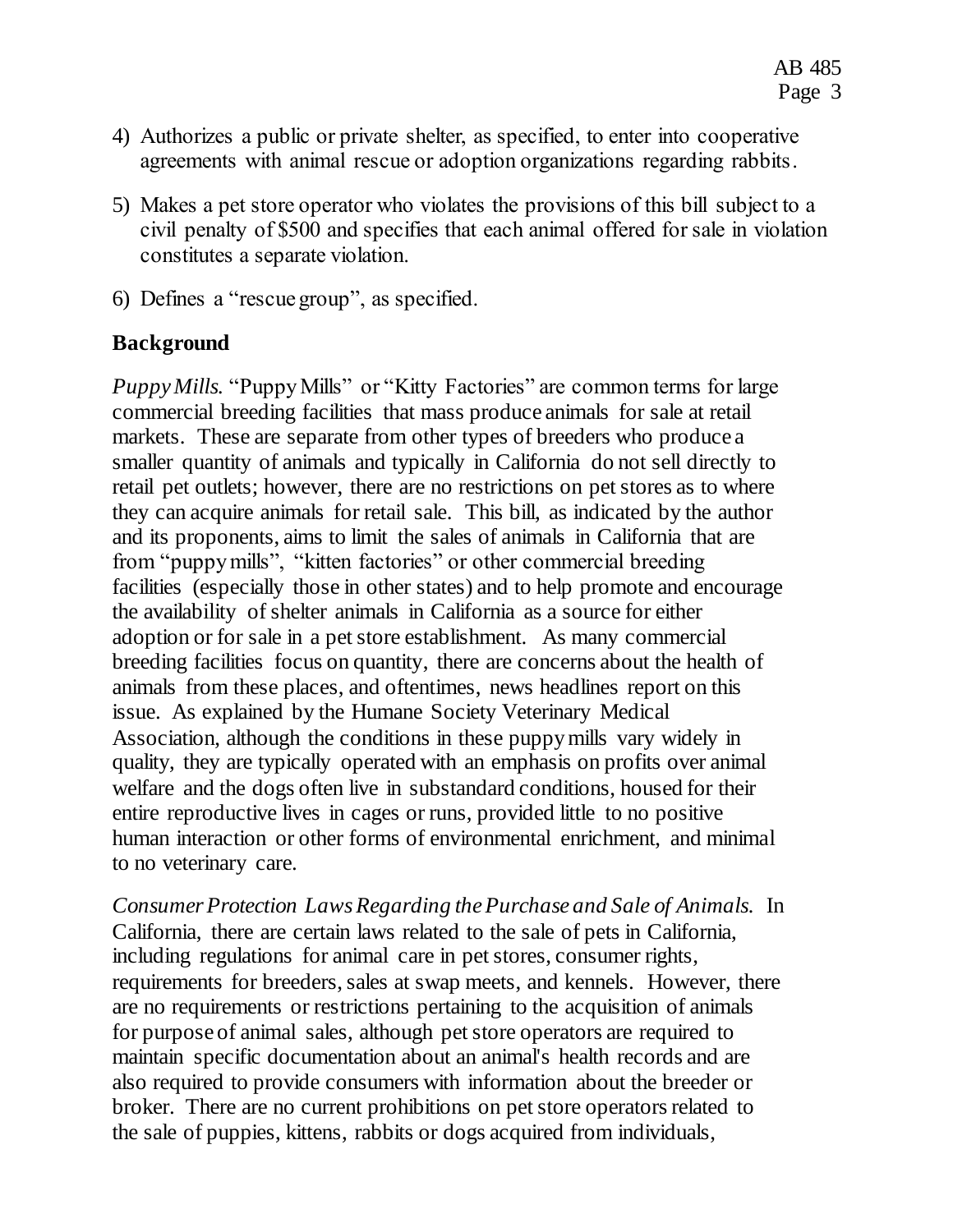brokers, or mass commercial breeders who have enforcement violations at the local, state or federal level. There is also no requirement that a pet store operator has to purchase animals from a licensed United States Department of Agriculture (USDA) breeder.

The Pet Protection Act specifies the requirements for retail sellers of animals to ensure purchaser protection for the sale of ill or sick animals, and provides some form of disclosures to individuals about where the animal was bred. This bill will exempt a pet store operator, subject to the provisions of this bill, from the laws pertaining to the Pet Protection Act including disclosure requirements, maintaining health records, return and refund policies among others. Pet dealers must still comply with existing law requiring specified treatment of animals in retail establishments. This bill does not change or limit current practices for individuals purchasing animals from local breeders, the Internet (if applicable laws allow), other states, or by other private sales.

*Lax Oversight of Breeders.* Breeders who sell to a pet store or to consumers over the Internet are required to hold a license and be inspected by the USDA. However, as noted by various animal welfare organizations, the AWA provides a minimal level of specificity for animal care and violations are often found in many commercial breeding organizations, while others operate underground making enforcement of the laws difficult and challenging. In recent years, the Animal and Plant Health Inspection Service's (APHIS) under the USDA has provided on its Web site information regarding inspections of commercial animal breeding facilities and lists of persons licensed and registered under the federal Animal Welfare Act (AWA), but as of February 3, 2017, this information is no longer available from the APHIS.

*Animal Shelters and Rescue Organizations and Cooperative Agreements with Animal Rescue or Adoption Organizations.* Approximately 6.5 million companion animals enter the United States animal shelters nationwide every year, approximately 3.3 million dogs and 3.2 million cats, and approximately 1.5 million of those are euthanized. Currently, a public or private shelter may enter into a cooperative agreement with any animal rescue or adoption organization for a dog, cat or rabbit, which allows the shelter to release the animal to the rescue or adoption organization rather than have the animal euthanized. The rescue or adoption organization need only request the release of the animal to their possession so they may attempt to have the animal adopted.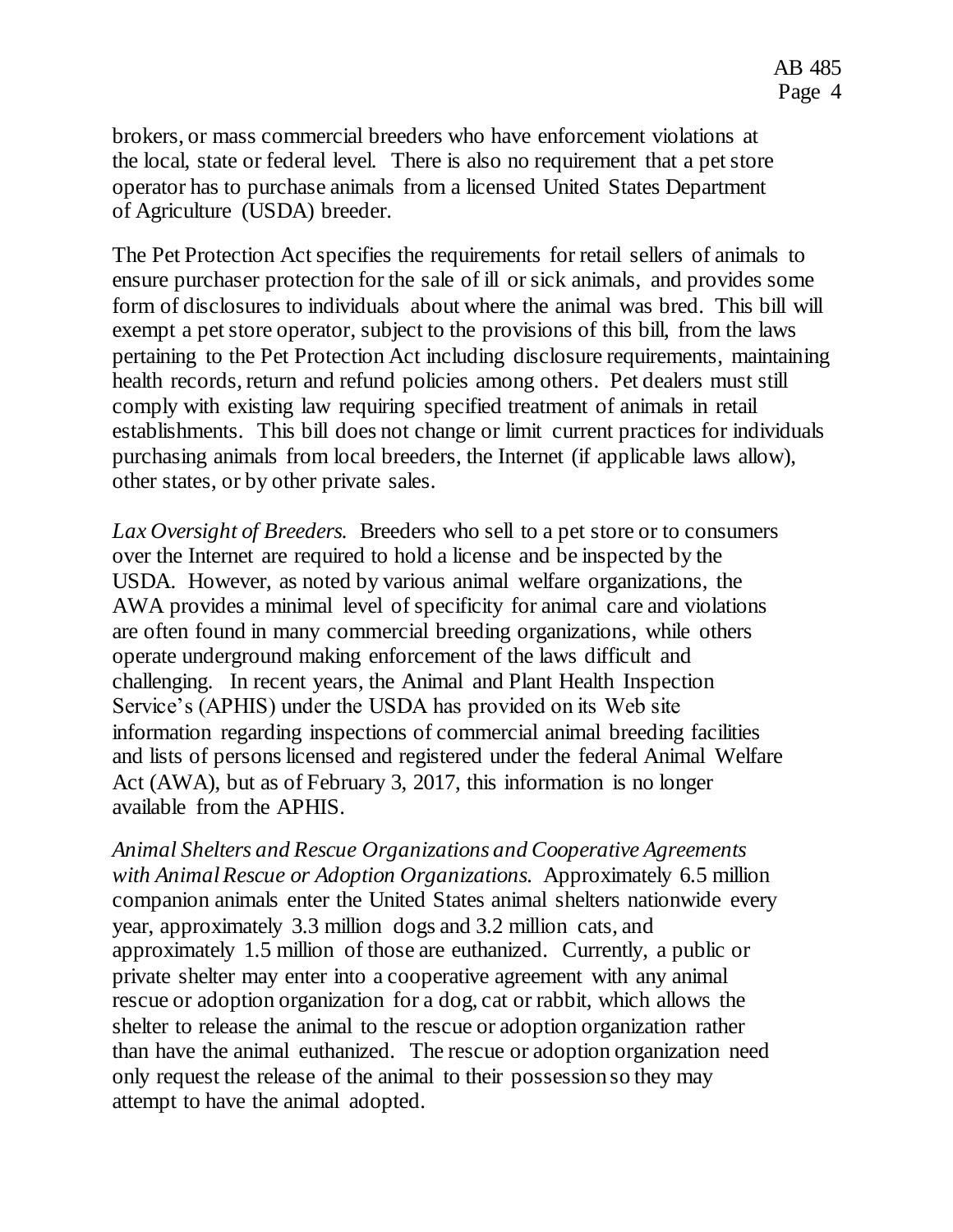*Local City/County Ordinances and Other State Efforts Similar to this Bill.* Approximately 34 cities in California have established ordinances that restrict or outright ban the retail sale of animals at pet stores, specifically dogs, cats, and rabbits. Across the country there are at least 16 states with one or more cities with prohibitions on selling live cats, dogs, or rabbits at a retail pet store, and Canada, recently enacted prohibitions on the selling of these animals as well in pet stores.

**FISCAL EFFECT:** Appropriation: No Fiscal Com.: No Local: No

**SUPPORT:** (Verified 8/29/17)

Social Compassion in Legislation (source) Actors and Others for Animals AGWC Rockin' Rescue Alicia Pet Care Center All About the Animals Alley Cat Allies American Rat Terrier Rescue Corp. American Society for the Prevention of Cruelty to Animals Animal Friends of the Valley Animal Hope and Wellness Foundation Animal Legal Defense Fund Animal Protection and Rescue League Animal Rescue Recon Animal Shelter Assistance Program Best Friends Animal Society Bow-Wows & Meows, Inc. Bunnies Urgently Needing Shelter California Animal Control Directors Association Camp Cocker Rescue Cities of Antioch, Carlsbad, Encinitas, La Quinta, Long Beach, Los Angeles, Sacramento, Signal Hill, Turlock, and West Hollywood Coastal German Shepherd Rescue San Diego Councilmember Esther C. Sanchez, City of Oceanside Councilmember Melissa Fox, City of Irvine Councilmembers Mona Rios and Alejandra Sotelo-Solis, City of National City Davey's Voice David Toro Foundation Dog Adoption and Welfare Group Dog Squad Rescue East Bay Rabbit Rescue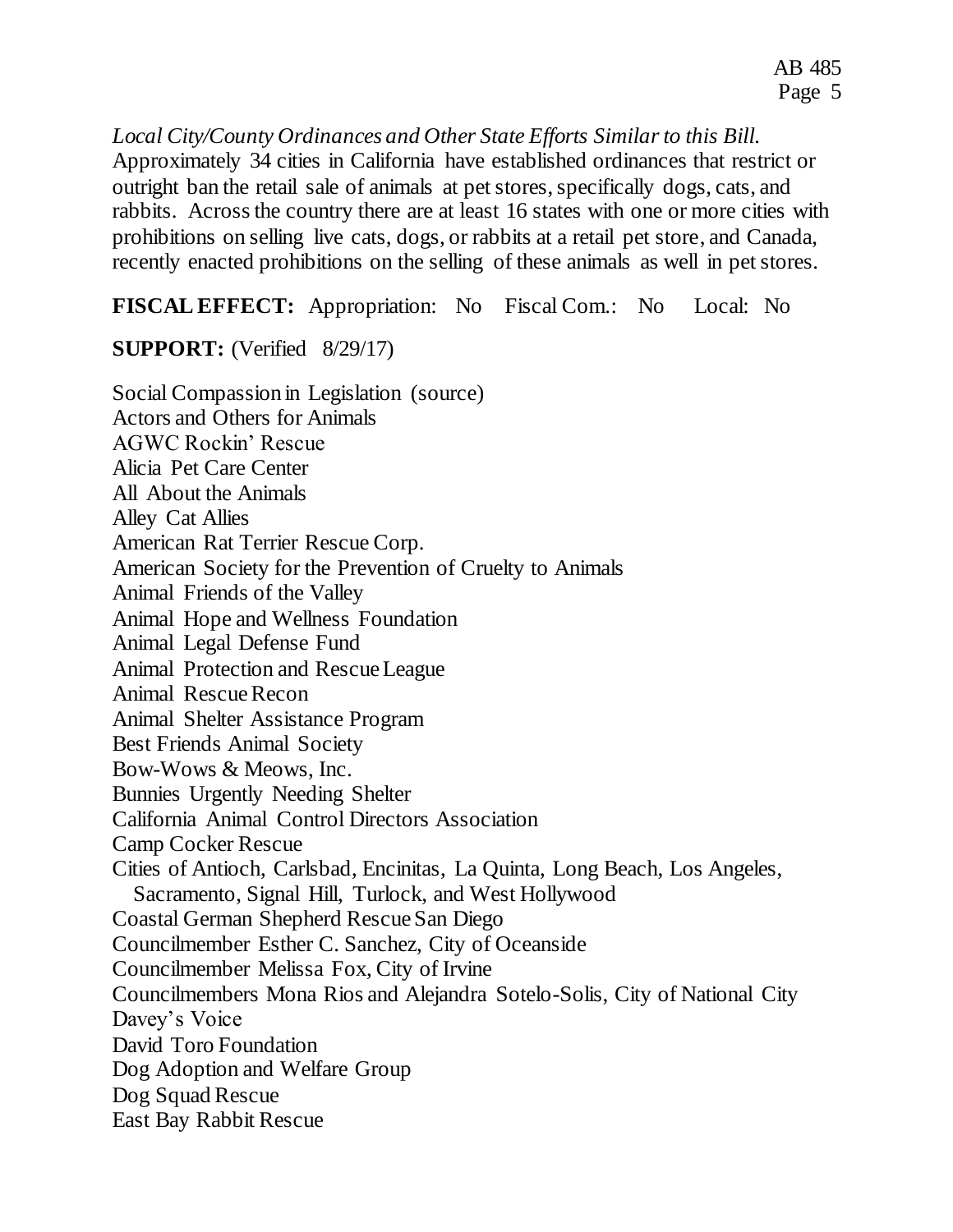AB 485 Page 6

Fix Long Beach Fresno Humane Animal Services Friends of Long Beach Animals Gentle Barn Golden State Humane Society Harley's Dream Healthy Spot Helen Sanders CatPAWS Humane Society of the United States Humane Society Silicon Valley Humane Society Veterinary Medical Association It's The Pits Labrador Rescuers of San Diego Last Chance for Animals Last Chance for Animals, San Diego Chapter Lobby for Animals Lucy Pet Foundation Mayor Pro Tem David J. Toro, City of Colton Mayor Will Rogers, City of Burbank National Animal Rescue Coalition NOAH – Not One Animal Harmed Oakland Animal Services Ozzy Foundation Palm Springs Animal Shelter Passion for Paws Rescue Paw Project Peace 4 Animals Pedro Pet Pals Peninsula Humane Society and SPCA People for Ethical Treatment of Animals Pet Food Express Public Interest Coalition Puppy Coalition Foundation Rabbit Rescue Rescue House RESQCATS, Inc. Rockin Pets Foundation Sacramento SPCA San Diego Animal Advocates San Diego House Rabbit Society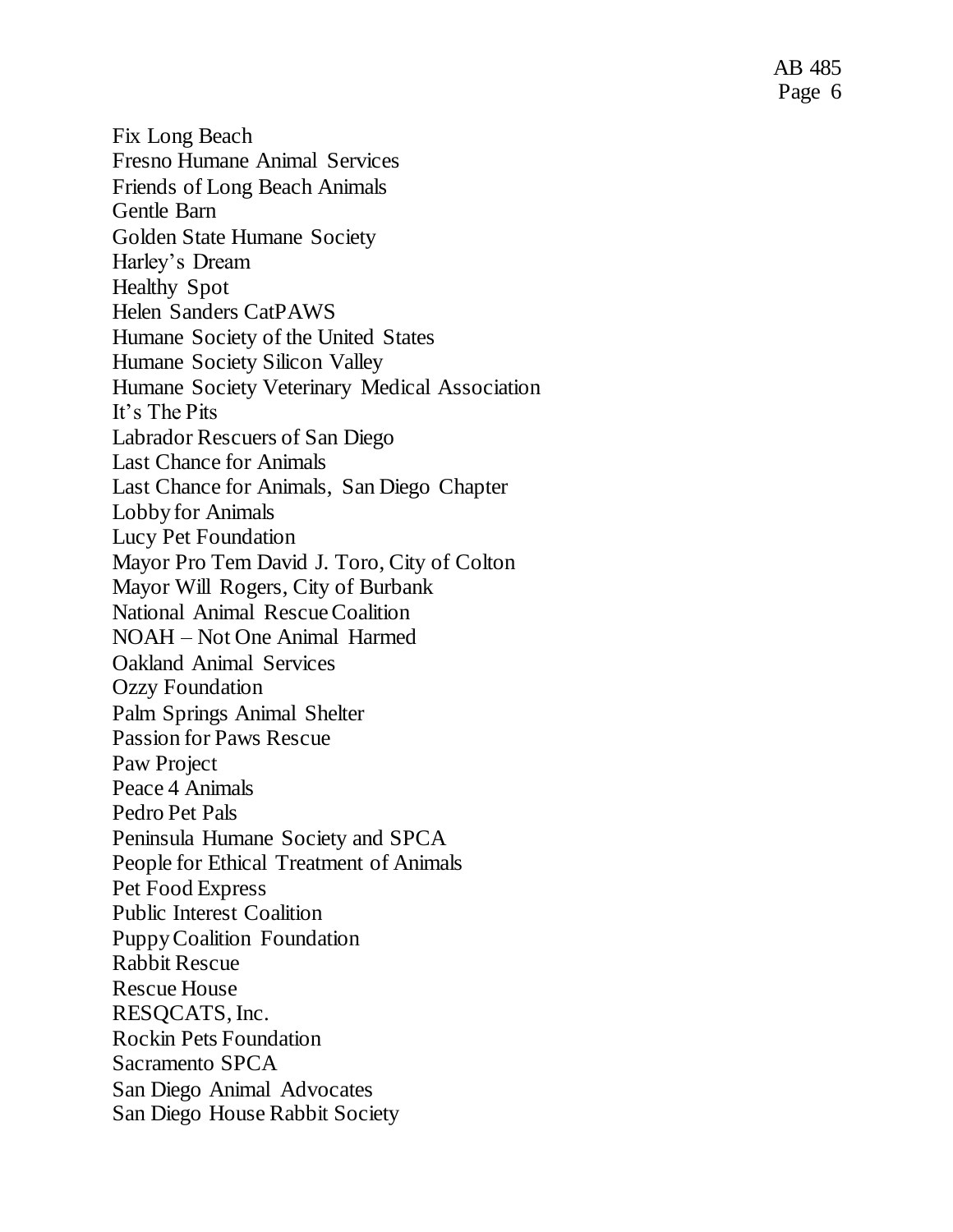AB 485 Page 7

San Diego Humane Society San Francisco SPCA Santa Cruz County Animal Shelter Saving Pets One At a Time Shamrock Rescue Foundation SoulPlayMates Dog Rescue & Advocacy Southern California Bulldog Rescue, Inc. Southland Collie Rescue, Inc. Spay-Neuter Action Project Spay-Neuter Action Project SPOT Rescue Starfish Animal Rescue Start Rescue State Humane Association of California Supervisor Katy Tang, City and County of San Francisco Take Me Home Rescue Thrive Animal Rescue Wagging Dog Rescue Numerous individuals

#### **OPPOSITION:** (Verified 8/29/17)

American Kennel Club Animal Council Animal Issues Movement Animal Kingdom Pet Shop Broadway Puppies Bulldog Club of America California Federation of Dog Clubs California Retailers Association Cat Fanciers' Association Chinese Shar-Pei Club of America, Inc. Citizens for Responsible Pet Ownership Dog Owners of the Golden State English Cocker Spaniel Club of Southern California Hello Puppies National Animal Interest Alliance National Federation of Independent Business Mayor Ron Morrison, City of National City Pet Industry Joint Advisory Council Pinogy